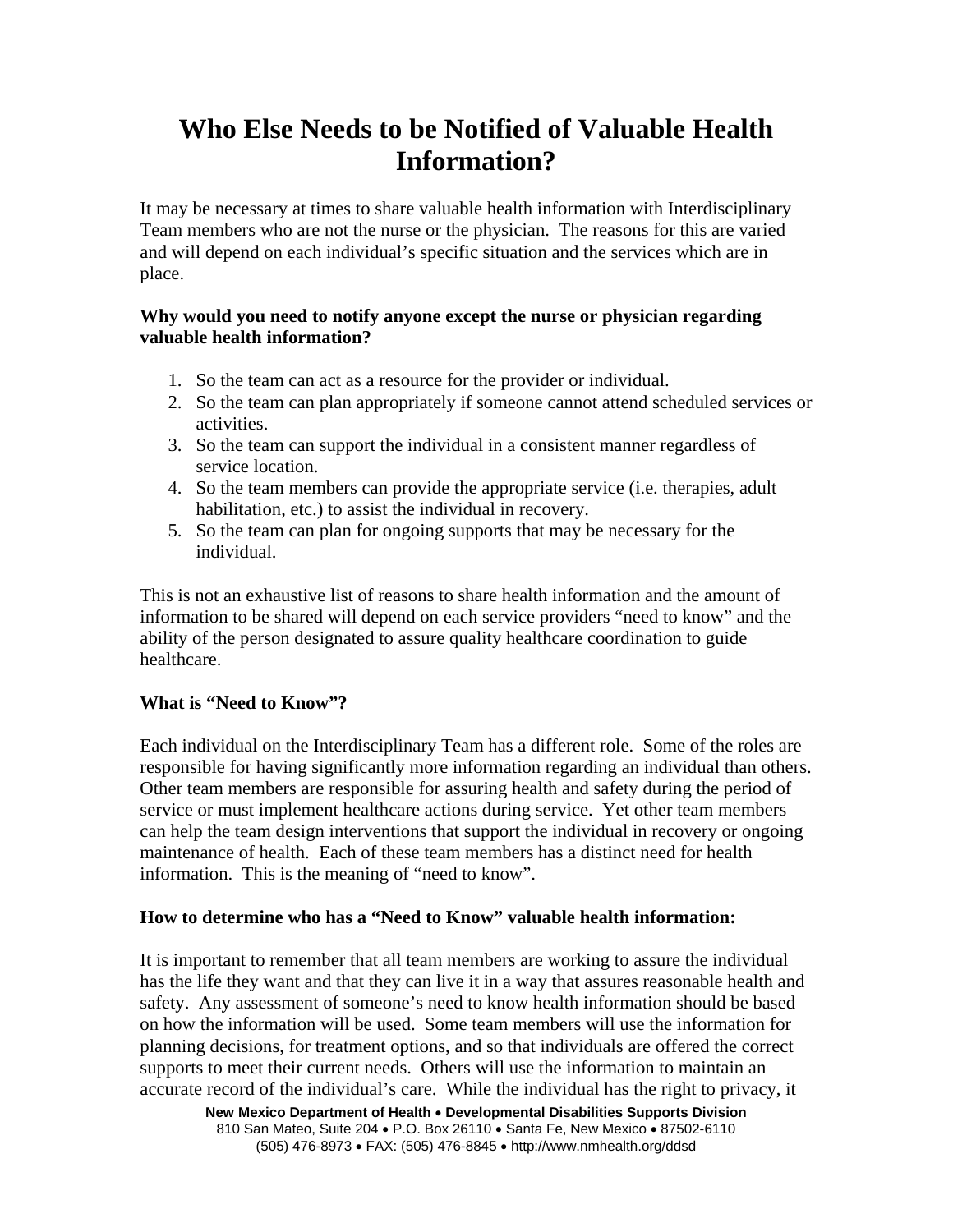is essential to share health information in a manner which assures consistent implementation of healthcare and assures each service provider can reasonably meet their requirements.

## **Below are "need to know" suggestions for various key members of the Interdisciplinary Team.**

#### **What does a Case Manager "Need to Know"?**

The Case Manager is the coordinator of all services on a team. The case manager not only assesses, plans, and develops the ISP, but they also are responsible to oversee all services provided to an individual through the DD Waiver. The Case Manager should have a thorough understanding of what is occurring in an individual's life. While there is no standard, below is a list of typical health situations which will require notification of the case manager and a timeline for this notification:

| Situation |                                                   | Timeline      |
|-----------|---------------------------------------------------|---------------|
|           | 1. Hospitalization                                | Immediately   |
|           | 2. Condition requiring planning or service change | Immediately   |
|           | 2. Change in Diagnosis                            | At next visit |
|           | 3. Change in Medication                           | At next visit |
|           | 4. Physicians appointments                        | At next visit |

#### **What does a Residential Provider "Need to Know"?**

For all service models (except for those persons who do not access residential supports), the residential provider is the primary provider of healthcare supports. For this reason, the residential provider has a greater responsibility to have accurate and current health information. This applies to all types of information that may affect an individual's care and long-term supports. The residential provider needs all information regarding an individual's health status and care immediately, with no exception. It is only through this that an individual can be adequately supported to assure health and safety. With this being said, it is not necessary for all specifics to be shared with the direct support staff. There may be some private information that only a nurse needs to know, but for which the nurse can develop appropriate information for the staff to monitor a condition (for example, if a woman is having health related issues regarding menstruation, she may seek to have that kept private, but staff may have to monitor for symptoms). In this situation, the nurse would have a responsibility for the condition, but the staff must monitor for certain symptoms which would indicate complications. The nurse would share the symptoms, the staff would monitor and report if the symptoms occur, and the nurse would take appropriate action.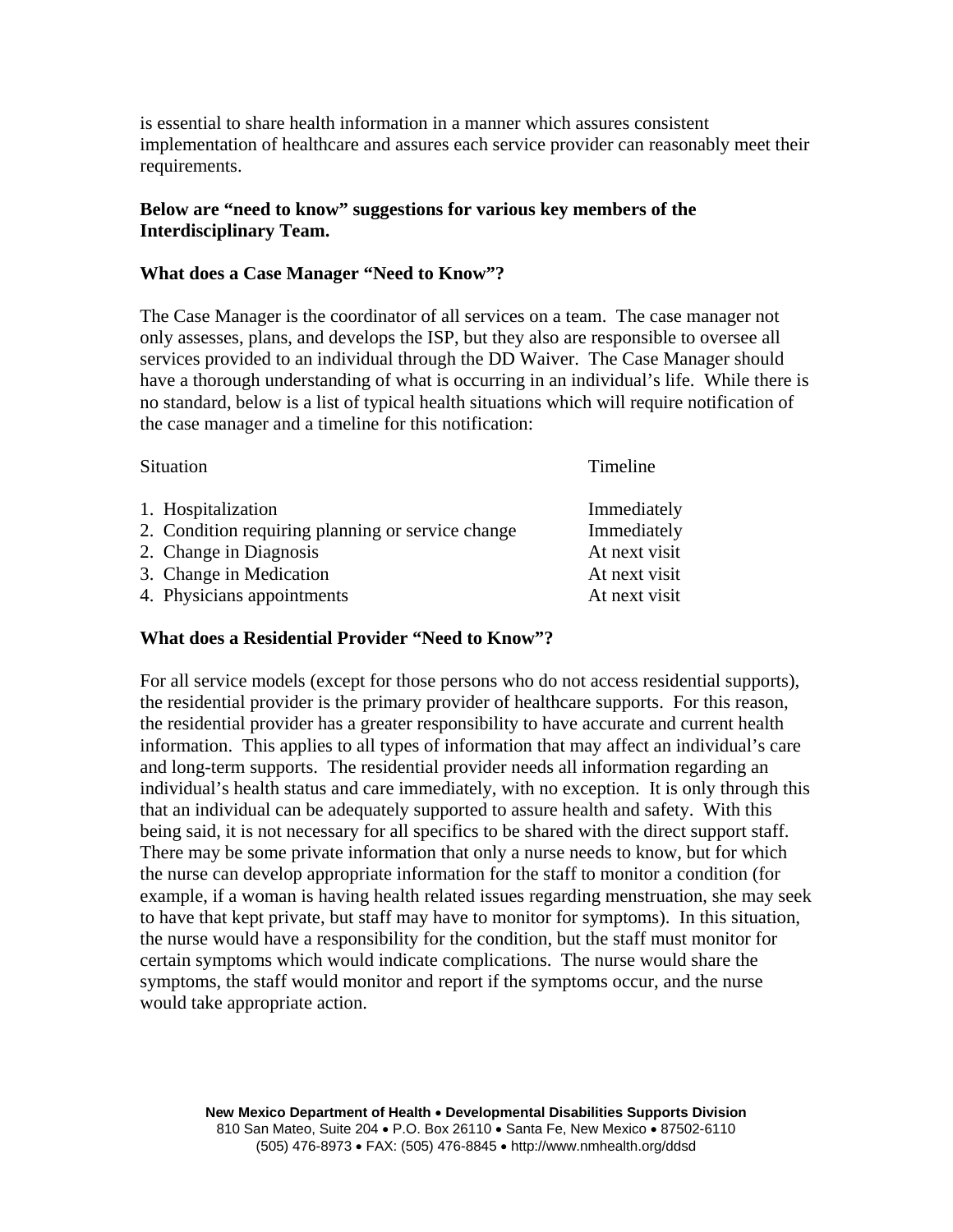## **What does a Day Provider (of any type) "Need to Know"?**

The day provider is typically the secondary provider of health related supports (except for individuals who do not have residential supports, in which case the day provider may be the most responsible provider for healthcare supports). The day provider must be informed immediately of any health situation or support that affects the day provider. This includes any change in health condition that must be monitored, medications to be administered, or any situation that requires a specific treatment for which the provider is responsible. Additionally, it is necessary to inform the day provider of any specific situations or medications which, in an emergency, must be shared with a nurse, physician, or hospital. The day provider will use this information to assure that the medical team has adequate information regarding the individual to prescribe appropriate care. Many health conditions are mistreated due to failure of the medical team to have accurate information.

As with residential services, there are medical conditions which do not necessarily need to be shared with the direct staff. The staff need to know what symptoms to monitor, but they have no responsibility for a health intervention. In this case, the nurse will need to know the health concern in order to educate the staff for which symptoms to monitor. The staff will monitor and report the occurrence of the conditions to the nurse.

#### **What does a therapy provider or Behavior Support Consultant "Need to Know"?**

The therapy providers and Behavior Support Consultants typically have responsibility for specific health supports related to their discipline (i.e. Occupational Therapy, Physical Therapy, Speech Language, Behavior). These providers need information that will affect the supports that are provided by the specific provider. For example, if an individual has a fracture, a surgery, or has fallen, it may affect the range of motion program or the lifting protocol. In this situation, both the OT and the PT may need to know specifically what the health condition is. The other therapists and BSC will need to know some information about why the individual appears in pain, but may not need to know the level of information that the other therapists who can address the concern need to know. As many persons respond to pain with behavioral challenges, it may be necessary to address the pain issue with the BSC, but the SLP may not need to know. With therapy providers and the BSC, the need to know is much more narrow than with the other types of providers on the team and will typically be discipline specific.

#### **When does the entire Interdisciplinary Team "Need to Know"?**

**New Mexico Department of Health** • **Developmental Disabilities Supports Division** The "Need to Know" valuable health information extends to the entire team in situations where it affects overall team planning, decision making, and healthcare. Examples of this are major hospitalizations, long-term change in condition, end-of-life decisions, and any event that changes the standard care provided to an individual. In these cases, the person designated to coordinate healthcare must communicate with the team regarding the status of the individual in order for the team to develop an appropriate course of action and treatment plan. As these changes may affect not only daily support, but also service

810 San Mateo, Suite 204 • P.O. Box 26110 • Santa Fe, New Mexico • 87502-6110 (505) 476-8973 • FAX: (505) 476-8845 • http://www.nmhealth.org/ddsd